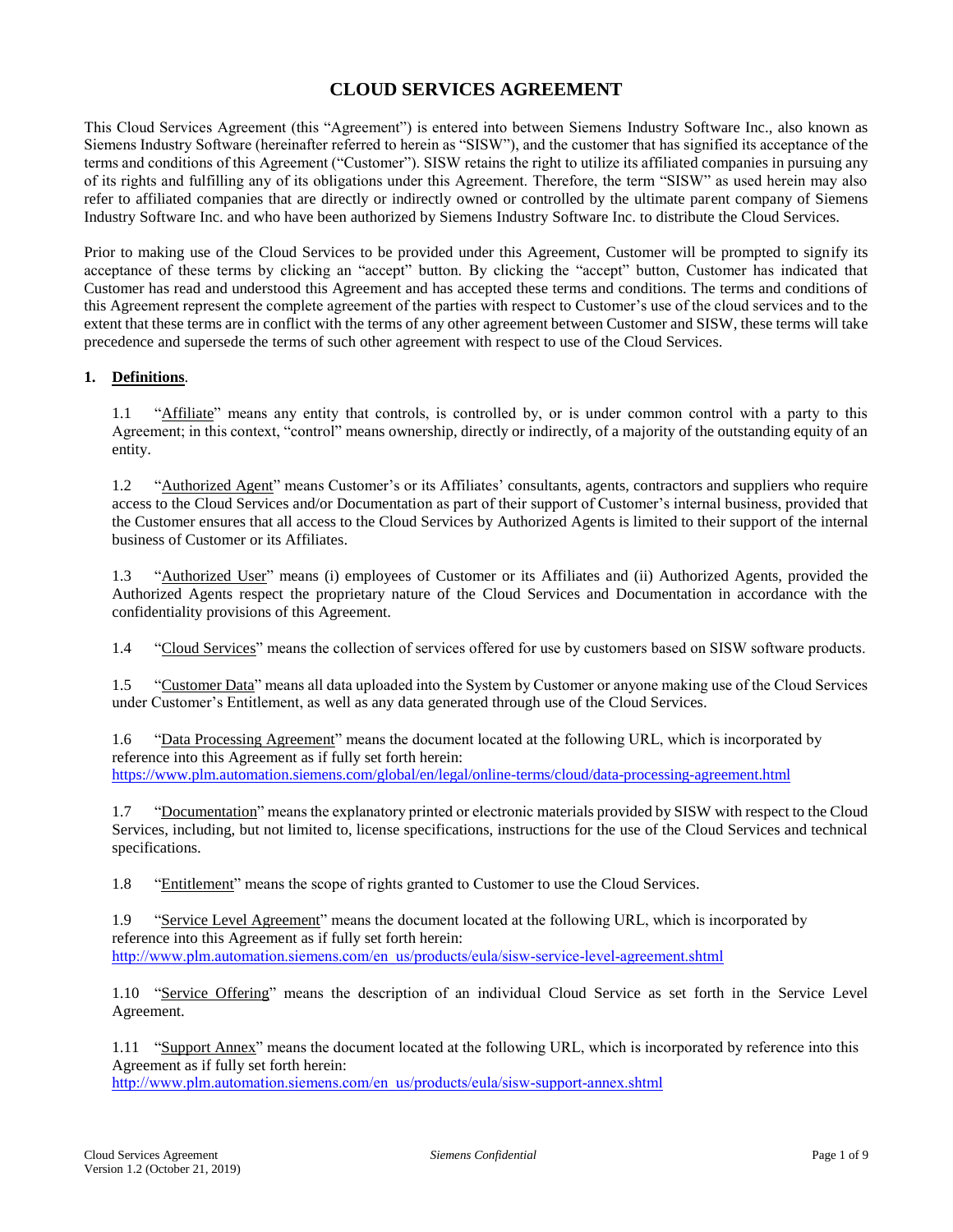1.12 "System" means the combination of the Cloud Services and the computing infrastructure needed to enable SISW to offer the Cloud Services to Customer.

1.13 "Provider" means a third party that provides technology or services to SISW to facilitate SISW's offering of the Cloud Services to Customer.

## **2. Orders**.

2.1 Ordering Cloud Services. This Agreement is a master agreement under which one or more orders for Cloud Services or associated professional services (each, an "Order") may be placed by Customer and accepted by SISW in accordance with the terms hereof. Each Order for Cloud Services shall be set forth in a Licensed Software Designation Agreement, or a similar ordering document in a format that is designated by SISW (each an "LSDA"). Each LSDA must incorporate the terms of this Agreement by reference. Professional Services may be provided pursuant to this Agreement provided that the Product Specific Terms for Professional Services have been agreed by the parties. Each Order for professional services shall be set forth in an SOW (as defined in the Product Specific Terms for Professional Services). Each Order and SOW is binding on the parties and is governed by the terms of this Agreement and all applicable Supplemental Terms: <https://www.plm.automation.siemens.com/global/en/legal/online-terms/cloud/>

2.2 Fees. Customer will pay such prices and fees as are mutually agreed upon by the parties for the Cloud Services and any Professional Services provided pursuant to this Agreement, and any other charges mutually agreed by the parties. Fees for the Cloud Services are payable in advance and will be invoiced as specified by the parties in an LSDA. Should Customer fail to pay any fees due to SISW as agreed, then in addition to any other rights and remedies SISW may have, SISW may suspend Customer's access to the Cloud Services until such time as all outstanding fees have been paid in accordance with the terms of this Agreement.

2.3 Excess Use. Should use of a Service Offering by Customer or its Authorized User exceed Customer's Entitlement, as described in the associated LSDA and the Service Level Agreement, SISW shall have the right to impose additional fees upon Customer with respect to such excess use at SISW's then-current rates for the Service Offering.

2.4 Taxes. Customer agrees to pay (and to reimburse SISW or its authorized channel partner, if applicable, on request if SISW or its authorized channel partner is required to pay) any applicable taxes, assessments and duties including, but not limited to, all national, foreign, state, local, regional, provincial or municipal sales and/or use taxes, value added taxes, goods and services taxes, consumption taxes, personal property taxes, ad valorem taxes, custom duties, import fees, stamp duty, intangibles tax, registration fees or other fee or charge of any kind or nature that is levied or imposed by any governmental authority on Customer's use of the Cloud Services, or its receipt of any other services, but not including taxes based on the net income of SISW. If Customer is exempt from value-added or sales tax, uses the product or services provided herein in an exempt manner, or otherwise deems itself not subject to value-added or sales tax, then Customer must provide a valid and executed exemption certificate, direct pay permit, or other such government approved documentation in good faith to SISW. If Customer is required by law to make any income tax deduction or to withhold income tax from any sum payable directly to SISW hereunder, Customer shall promptly effect payment thereof to the applicable tax authorities, and shall also promptly provide SISW with official tax receipts or other evidence issued by the applicable tax authorities sufficient to establish that the income taxes have been paid and to enable SISW to support a claim for tax credit relief for such income tax payments made on its behalf by Customer.

2.5 Invoicing and Payment Terms. For direct sales from SISW or an SISW affiliate to Customer, SISW will invoice Customer for a Cloud Services Order on the first day of the month immediately following the month in which initial credentials for Customer's access to the ordered Cloud Services have been made available to Customer. SISW will invoice Customer monthly in arrears for all other charges as incurred unless otherwise agreed by the parties. Professional Services will be invoiced monthly in arrears as charges are incurred or as otherwise stated in accordance with the terms and conditions set out in the applicable SOW. Regardless whether related to Cloud Services, Professional Services, or any other product or service provided or delivered under this Agreement, Customer will pay each invoice within 30 days after the date of the SISW invoice unless otherwise agreed by the parties.

### **3. Right to Access Cloud Services**.

3.1 Rights Granted. SISW grants to Customer and its Affiliates a non-exclusive, non-transferable, worldwide right to access and use the Cloud Services and Documentation, including the System, solely for the internal business purposes of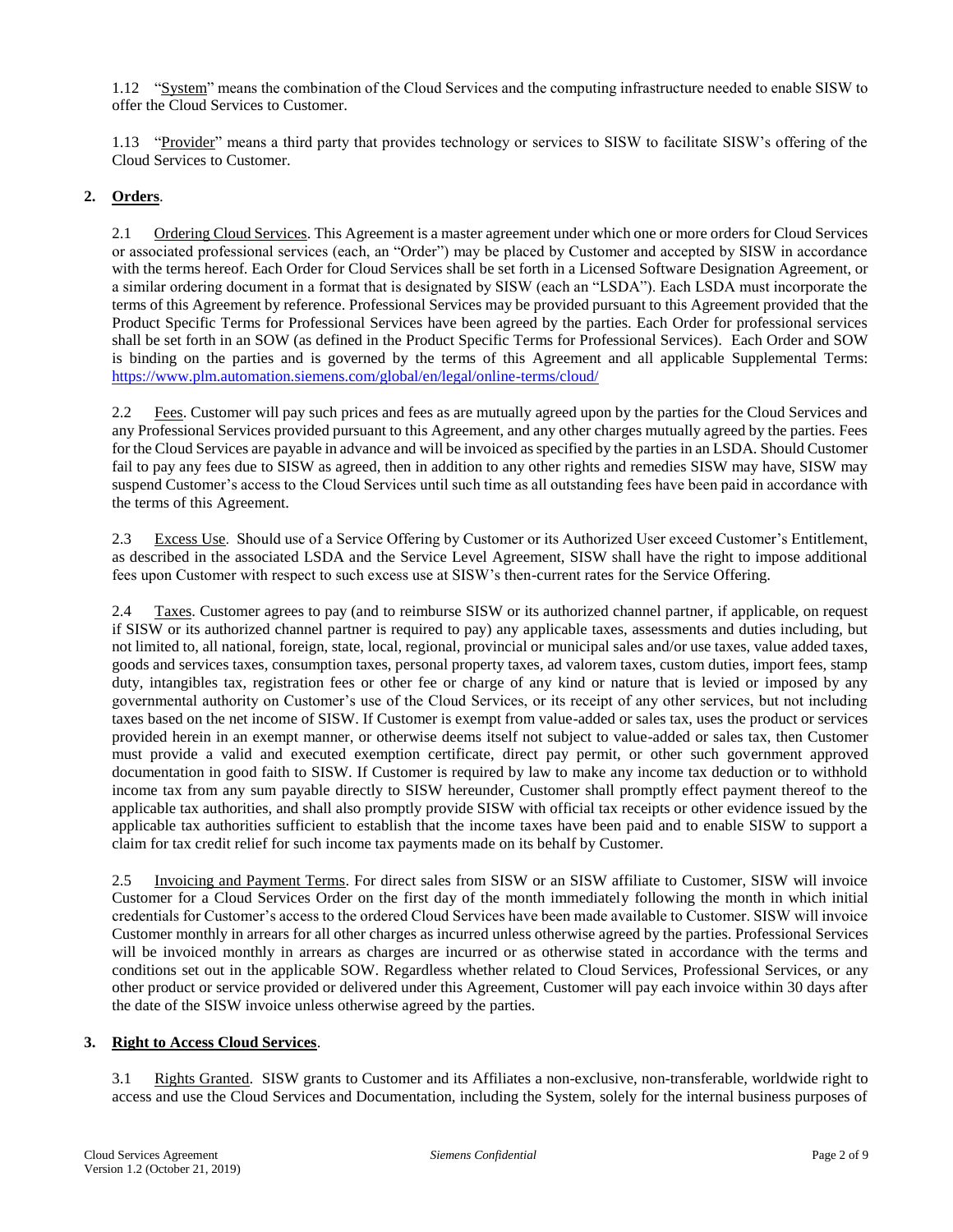Customer or its Affiliates, subject to the terms of this Agreement and the Service Level Agreement, Support Annex, and Data Processing Agreement (if applicable).

3.2 Authorized Users. Subject to the limitations of the Entitlement, Customer may permit Authorized Users to access and use a Service Offering. Customer shall be responsible for (i) ensuring that Authorized Users use the Service Offering only in support of Customer's internal business, (ii) any unauthorized use of the Service Offering undertaken using credentials associated with Customer's account, and (iii) any breach of this Agreement by an Authorized User.

3.3 Suspension of Cloud Services. If, in the reasonable opinion of SISW, it is necessary to suspend access to the Cloud Services to maintain the security or integrity of the Cloud Services, or a particular Service Offering, SISW may do so without liability to Customer, provided that SISW undertakes all reasonable efforts to limit the duration and scope of such suspension.

- **4. Availability of the Cloud Services**. During the term of this Agreement, SISW will make the Cloud Services available to Customer, subject to the provisions of this Agreement, the Service Level Agreement, the Support Annex, and the relevant Documentation. SISW will use commercially reasonable efforts to maintain the Cloud Services in a functional state 24 hours per day, 7 days per week, except for planned downtime and any unavailability caused by circumstances beyond SISW's reasonable control, including without limitation acts of God, events resulting in loss of power or network connectivity at an SISW or Provider site, denial of service attacks, governmental or judicial orders, civil unrest, acts of terrorism, floods, fires, and labor stoppages. Should SISW fail to meet the service level commitments for a Service Offering as set forth in the Service Level Agreement, Customer shall be entitled to claim the remedy described in the Service Level Agreement, which shall be Customer's sole and exclusive remedy with respect to such failure by SISW to meet its service level commitments.
- **5. Term and Termination**. The term of this Agreement begins on the date on which Customer first indicates its acceptance of the terms of this Agreement and continues until terminated in accordance with the terms of this Agreement. With respect to a particular Order, the term of such Order shall be as specified in the associated LSDA or SOW. For Orders of Cloud Services, the term of an Order will automatically renew for additional terms, each one (1) year in length, unless Customer gives written notice of termination for such Order at least thirty (30) days prior to the end of a term.

Within thirty (30) days of termination or expiration of this Agreement or any Order under this Agreement for any reason, Customer may submit to SISW a written request that Customer Data associated with a terminated Service Offering be made available for download by Customer. After the 30-day period has passed, SISW shall have no obligation to maintain Customer Data associated with a terminated Service Offering or provide any access to Customer, and SISW will thereafter delete or destroy all Customer Data stored in the System that is associated with a terminated Service Offering, unless prohibited by applicable law or governmental order. Any additional services requested by Customer from SISW to facilitate Customer's post-termination transition will be at SISW's then-current professional services rates and will require a written statement of work agreed between the parties.

### **6. Intellectual Property Infringement Indemnity**.

6.1 Infringement Claim Indemnity. SISW will indemnify and defend, at its expense, any action brought against Customer to the extent that it is based upon a claim that Customer's use of the Cloud Services infringe a patent, copyright, trade secret or other intellectual property right and will pay all costs and damages finally awarded against Customer by a court of competent jurisdiction, provided that SISW is given prompt written notice of such claim and is given information, reasonable assistance, and sole authority to defend or settle the claim. SISW shall not enter into any settlement admitting liability or incurring obligations on behalf of Customer, without Customer's prior written consent.

6.2 Injunction. If a permanent injunction is obtained against Customer's use of a Cloud Service, then SISW will obtain for Customer the right to continue using the Cloud Service, or will replace or modify the Cloud Services so it becomes non-infringing; or, if such remedies are not reasonably available, SISW will grant Customer a pro rata refund of amounts prepaid by Customer for use of the Cloud Service, and Customer shall cease its use of the Cloud Service. SISW, in its sole discretion, may provide the remedies specified in this Section prior to the issuance of a permanent injunction.

6.3 Exclusions. SISW shall not have any liability or indemnification obligations to Customer under this Section 6 or under any other term of this Agreement to the extent that any infringement claim is based in whole or in part, or arises out of: (i) Customer's use of any non-current version of the Cloud Services, to the extent that Customer's liability for the infringement would have been avoided by the use of a more recent version of the Cloud Services, (ii) the combination,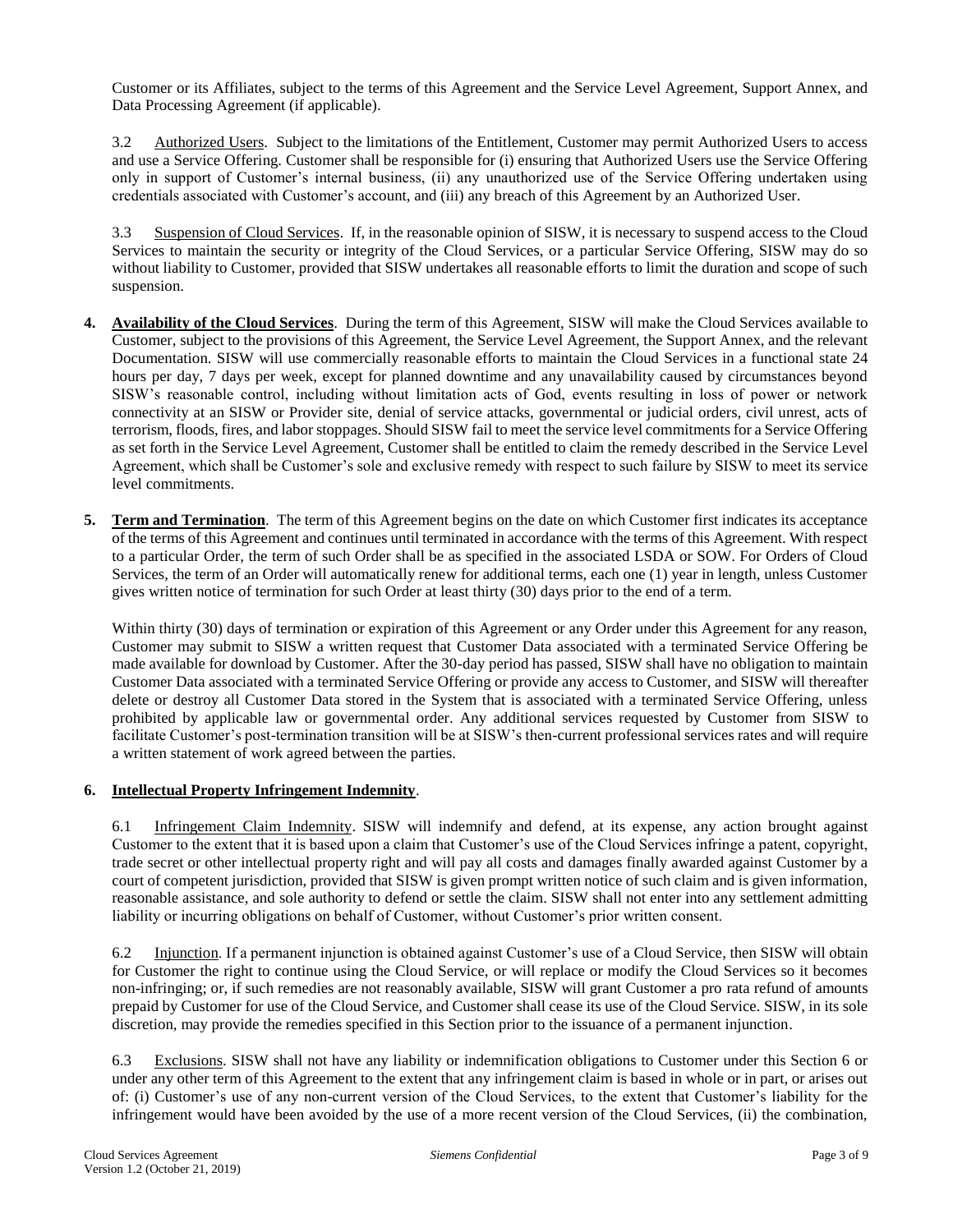operation or use of the Cloud Services with any third party software, equipment, materials or products to the extent that Customer's liability for such infringement would have been avoided in the absence of such combination, use or operation, (iii) an adjustment or configuration of the Cloud Services not made by SISW, (iv) Customer's use of the Cloud Services not in compliance with the Documentation, (v) Customer's failure to use a defect correction or patch supplied by SISW to Customer, (vi) compliance with designs, plans or specifications provided by Customer to SISW, or (vii) any refusal by Customer to use a non-infringing version of the Cloud Services offered by SISW to Customer at no cost to Customer as long as such non-infringing version performs substantially the same functions.

6.4 Sole and Exclusive Remedy. This Section 6 represents the sole and exclusive liability of SISW to Customer for infringement of the intellectual property rights of a third party under this Agreement.

**7. Limitation of Liability**. SISW's entire liability for all claims or damages arising out of or related to this Agreement, regardless of the form of action, whether in contract, tort or otherwise, will be limited to and will not exceed, in the aggregate the amount paid to SISW under this Agreement for the specific Service Offering or professional service that caused the damage or that is the subject matter of the claim. This limitation is not applicable to claims for intellectual property infringement that are covered by Section 6.1 of this Agreement. In no event will the measure of damages payable by SISW include, nor will SISW be liable for, any amounts for loss of data, income, profit or savings or indirect, incidental, consequential, exemplary, punitive or special damages of any party, including third parties, even if SISW has been advised of the possibility of such damages in advance, and all such damages are expressly disclaimed. Neither party may make a claim under this Agreement arising out of an event or events that occurred more than two (2) years after the event is, or should have been, discovered by the party making the claim.

## **8. Maintenance of the Cloud Services.**

8.1 Environment and Updates. Customer acknowledges that the Cloud Services may be provided in a multiuser environment, and that SISW is not obligated to separately manage provision of the Cloud Services for any purchaser, including Customer. Updates to the software underlying the Cloud Services will be made at SISW's discretion, with or without notice, and there is no additional charge to Customer to access updated versions of the Cloud Services.

8.2 Support. Support provided by SISW for a Service Offering will be as described in the Support Annex.

8.3 Maintenance of Prior Versions. SISW is not under any obligation to maintain prior versions of the Cloud Services, and even if Customer requests, and SISW agrees, that a prior version of the Service be maintained for Customer's use, no course of dealing will be established between the parties that would require SISW to consent to additional requests by Customer to maintain prior versions of the Cloud Services.

8.4 Modification of the Cloud Services. SISW shall have the right to modify the manner in which it provides the Cloud Services if SISW determines that such a modification is necessary or advisable, in SISW's sole discretion. Should SISW reasonably determine that such a modification will materially impact Customer's use of the Cloud Services, SISW will use commercially reasonable efforts to notify Customer prior to the implementation of the modification.

8.5 Error Corrections. An Error means the failure of a Service Offering to conform substantially to the Documentation ("Error"). Customer may report any suspected Error to SISW and, upon SISW's request, Customer will provide SISW with a detailed, written description and documentation of the suspected Error. SISW will investigate the facts and circumstances related thereto and Customer will cooperate with SISW's investigation. If SISW finds that the Service Offering contains an Error, SISW will use all commercially reasonable efforts to correct the Error. An Error correction may consist of a separate patch, a workaround or it may be included in the next available release of the Service Offering, at the discretion of SISW.

8.6 Limitation of Remedies. SISW's sole and exclusive responsibility, and Customer's sole and exclusive remedy, for a failure to correct an Error will be that Customer may terminate its use of the Service Offering that is directly affected by the Error. SISW will thereafter promptly refund the unused portion of any prepaid fees for the then-current term of Customer's order of such Service Offering.

### **9. Limited License to Customer Data**.

9.1 Customer grants SISW a worldwide, non-exclusive, transferable, royalty-free license to use, host, transmit, display, sublicense as necessary for SISW to fulfill its obligations under this Agreement, and reproduce all Customer Data.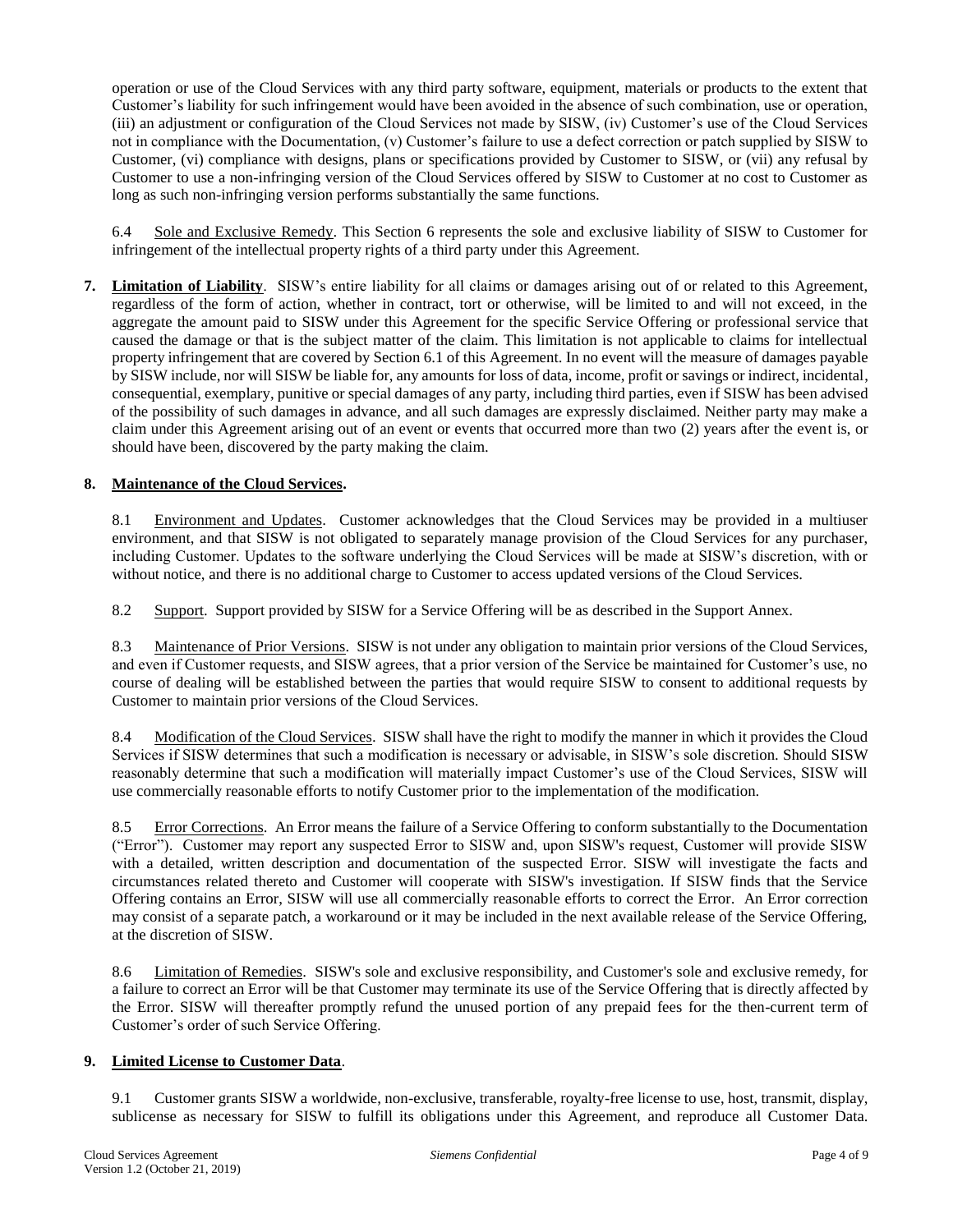Customer will indemnify and defend, at its expense, any action brought against SISW to the extent that it is based upon a claim that the Customer Data infringes a patent, copyright, trade secret or other intellectual property right and will pay all costs and damages finally awarded against SISW by a court of competent jurisdiction, provided that Customer is given prompt written notice of such claim and is given information, reasonable assistance, and sole authority to defend or settle the claim. Customer shall not enter into any settlement admitting liability or incurring obligations on behalf of SISW, without SISW's prior written consent.

9.2 Customer covenants that it will only upload data into the System if Customer has the rights to upload such data and to grant to SISW the rights set forth in this Section. Excluding the limited license rights granted herein, SISW will not acquire any right, title, or interest in or to Customer Data, and SISW expressly disclaims any such rights. Unless otherwise agreed in writing between SISW and Customer, Customer covenants that only copies of Customer Data will be uploaded into the System and that Customer will at all times maintain an independent backup copy of all Customer Data at its own expense.

- **10. Customer Credentials**. As a precondition to use of the Service, each Authorized User under the Entitlement must establish a password for his or her account. SISW or its Providers may establish reasonable password requirements, and Customer agrees to require any Authorized Users under the Entitlement to abide by such requirements. All Authorized User passwords must be treated as confidential information, and no Authorized User may share his or her password with any other user. Customer bears sole responsibility for any unauthorized use resulting from misconduct by any of its users or any failure to properly secure passwords or other credentials. Customer will indemnify and hold harmless SISW from any costs, losses, or liabilities resulting from any failure by Customer or any of its users to abide by the terms of this Section or any rules established by SISW or its Providers pursuant to this Section. The provisions of this Section will survive the expiration or termination of this Agreement for any reason.
- **11. Restrictions on Use of the Cloud Services**. Customer shall not, and shall cause its users not to, (i) interfere with or disrupt the integrity or performance of the Cloud Services, (ii) circumvent the security of the System, (iii) use the Cloud Services in a manner that violates the law or any of SISW's rights, (iv) access the Cloud Services to monitor availability, performance, or functionality for any competitive purpose, (v) sell, resell, license, sublicense, rent, or lease the Cloud Services, (vi) use the Cloud Services to process or analyze data for any third party, (vii) upload into the System any data that violates the law or infringes the rights of any third party, or (viii) gain access to the Cloud Services by any means other than the means provided by SISW. Customer shall not perform any penetration test of the System without obtaining express written consent in advance from SISW, which SISW may grant or refuse in its sole discretion, and Customer will indemnify, defend, and hold harmless SISW from any costs, losses, or liabilities that result from Customer's performing a penetration test of the System.
- **12. Export Compliance**. SISW's obligation to fulfill its commitments under this Agreement is subject to the proviso that it is not prevented by any impediments arising from national or international foreign trade or customs requirements, including embargoes or other sanctions. Customer agrees to comply fully with all applicable national and international export and re-export control regulations including, but not limited to, those of the Federal Republic of Germany, of the European Union, of the United States of America and regulations of any other country or jurisdiction which may apply (the "Export Laws"). In particular, but not in limitation of the foregoing, Customer must assure that any access to or use of the Cloud Services that occurs under its Entitlement is not: (i) accessed, used, exported, re-exported (including any "deemed export"), or transferred, directly or indirectly, contrary to any applicable economic sanction or Export Law, or (ii) accessed or used for any purpose prohibited by the Export Laws or (iii) accessed or used by persons/entities otherwise ineligible to access or use the Cloud Services. SISW reserves the right to conduct the necessary Export Law checks and, upon request, the Customer shall promptly provide SISW with the necessary information to fulfill its legal obligations. Customer shall indemnify and hold harmless SISW from and against any claim, proceeding, action, fine, loss, cost and damages arising out of or relating to any noncompliance with export control regulations by Customer, and Customer shall compensate SISW for all losses and expenses resulting therefrom. This Section will survive the expiration or termination of this Agreement for any reason.

### **13. Confidentiality**.

13.1 SISW Confidential Information. During the term of this Agreement and thereafter, Customer shall: (i) treat as confidential all SISW Confidential Information; (ii) not use such SISW Confidential Information except as expressly set forth herein; (iii) implement reasonable procedures to prohibit the unauthorized use, disclosure, duplication, misuse or removal of SISW Confidential Information; and, (iv) not disclose the SISW Confidential Information to any third party other than Authorized Users. Furthermore, Customer shall not copy SISW Confidential Information without SISW's prior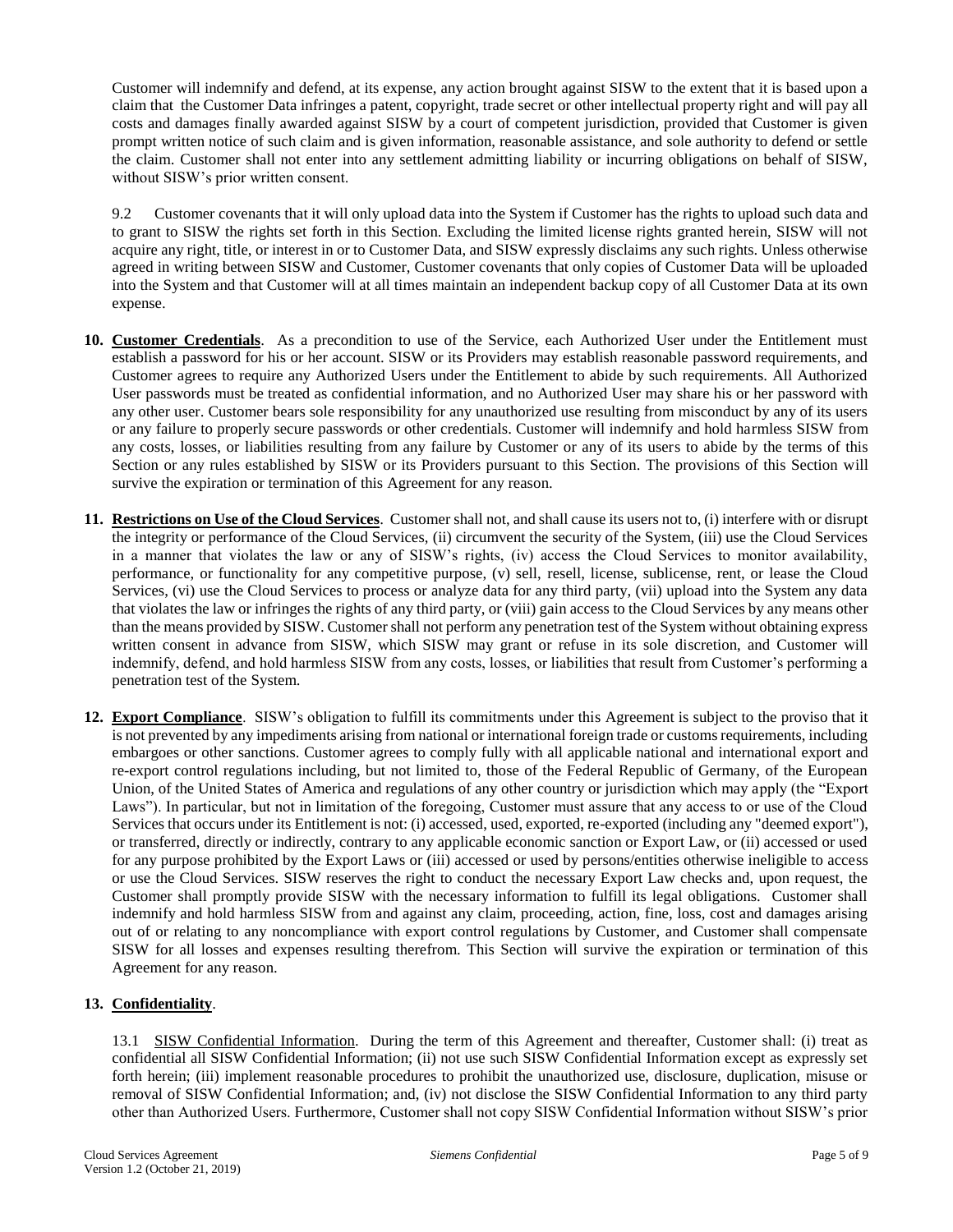written consent. If Customer breaches any of its obligations with respect to confidentiality or unauthorized use or disclosure of SISW Confidential Information hereunder, SISW shall be entitled to obtain equitable and injunctive relief in addition to all other remedies that may be available to protect SISW's interests. For purposes of this Agreement, "SISW Confidential Information" means any and all information and materials disclosed by SISW to Customer, including, but not limited to, information regarding SISW's business strategies and practices, methodologies, trade secrets, know-how, pricing, technology, software, the Cloud Services and Documentation, product plans, services, client lists and information regarding SISW's employees, clients, vendors, consultants and affiliates. If Customer conducts benchmarks or other tests concerning the Cloud Services, including any content or functionality of our third party licensors, or hardware, then the results shall constitute SISW Confidential Information and shall not be published or otherwise revealed to any third party.

13.2 Customer Confidential Information. For purposes of this Agreement, "Customer Confidential Information" means any information shared by Customer with SISW under this Agreement concerning Customer's business that has not been made public, provided that such information has been marked or otherwise identified as confidential at the time of disclosure or consists of information that, by its context, is sufficient to put SISW on notice of its confidential nature. SISW will prevent the disclosure and protect the confidentiality of Customer Confidential Information by using the same means it uses to protect its own confidential information, but in any event not less than reasonable means. Customer's Confidential Information will not be disclosed by SISW to any third party, other than to its employees, its affiliated companies, its consultants, agents, and contractors, without the prior written consent of Customer. The parties agree that Customer Data, which is addressed elsewhere in this Agreement, shall not be considered Customer Confidential Information.

13.3 Exclusions. SISW Confidential Information and Customer's Confidential Information are collectively referred to herein as the "Confidential Information". The confidentiality obligations of this Section 13 will not apply to any Confidential Information that (i) is or becomes generally available to the public other than as a result of disclosure by the party who receives the Confidential Information ('Recipient") in violation of this Agreement; (ii) becomes available to the Recipient from a source other than the party who discloses the Confidential Information ("Discloser"), provided that the Recipient has no reason to believe that such source is itself bound by a confidentiality or nondisclosure agreement with the Discloser or is otherwise prohibited from disclosing such Confidential Information by a legal, contractual or fiduciary obligation; (iii) was in the Recipient's possession prior to receipt from the Discloser without a corresponding obligation of confidentiality; (iv) is independently developed by the Recipient without the use of, or reference to, the Discloser's Confidential Information; or (v) is required to be disclosed by the Recipient by a governmental agency or law, so long as the Recipient promptly provides the Discloser with written notice of the required disclosure, to the extent such notice is permitted by law, and coordinates with Discloser in an effort to limit the nature and scope of such required disclosure.

13.4 Survival of Confidentiality Obligations. This Section 13 will survive the expiration or termination of this Agreement for any reason.

- **14. System Security Breach**. SISW shall promptly inform Customer of any instance where a breach of data security or a breach of the terms of this Agreement has led to the disclosure of Customer Data to an unauthorized third party. Unless SISW has failed to implement and maintain commercially reasonable security measures with respect to the Cloud Services, and such failure is the sole cause of a security breach, SISW shall have no liability to Customer or any third party for a security breach that results in an unauthorized disclosure of any Customer Data. The provisions of this Section will survive the expiration or termination of this Agreement for any reason.
- **15. Service Trials**. If SISW agrees to provide Customer access to a Service Offering on a trial or evaluation basis, the following provisions shall apply to such trial or evaluation use of the Service Offering. With respect to such trial or evaluation use of a Service Offering, where the provisions of this Section 15 conflict with any other provision of this Agreement, the provisions of this Section 15 shall control.

15.1 Rights Granted. SISW grants to Customer a nonexclusive, nontransferable, limited right to access and use the Service Offering, as defined in the Service Level Agreement, in a test environment solely for trial purposes. The Service Offering shall not be used for commercial, professional or productive purposes, for commercial training or any other forprofit purposes, including testing, analysis and benchmarking. If during the term of any such trial, SISW updates the Service Offering, the updated Service Offering will remain subject to the terms and conditions of this Section 15. Customer is not authorized to, and agrees not to, (i) permit use of, or disclose information regarding, the Service Offering to any person other than Customer's employees who have a need to know to perform the trial; or (ii) decompile, disassemble or reverse engineer the Service Offering. SISW reserves all rights in the Service Offering not explicitly granted herein.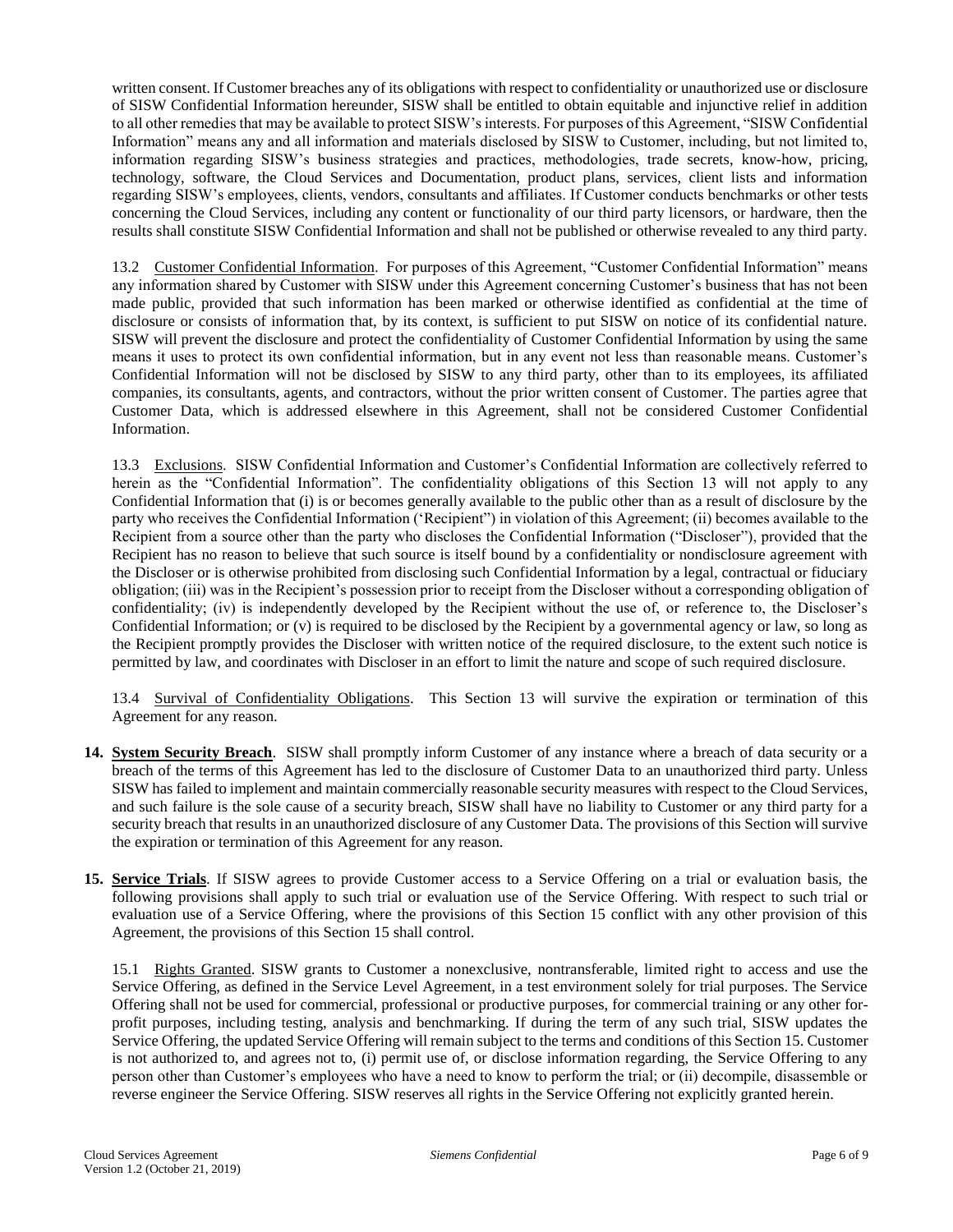15.2 Customer Obligations. Customer acknowledges SISW's representation that the Service Offering constitutes and contains valuable trade secrets and confidential business information of SISW and/or its third party suppliers. Customer will hold such information in confidence and take the precautions necessary to safeguard the confidentiality of such information. If Customer or any of Customer's employees breach or threaten to breach the obligations of the Agreement as amended herein, SISW will have the right, in addition to such other remedies which may be available to it, to seek injunctive relief enjoining such acts or attempts, it being acknowledged and agreed by Customer that monetary damages are inadequate to protect SISW. The obligations of confidence and nondisclosure set forth in this Section 15.2 will survive any termination of the Agreement as amended herein. SISW's third party suppliers may enforce the Agreement as amended herein as it relates to their portions of the Service Offering directly against Customer.

15.3 Disclaimer of Warranties. Trials of a Service Offering are provided to Customer on an "as-is" basis, and irrespective of any provisions to the contrary in this Agreement, including the Service Level Agreement, trial usage shall not include any SISW support or service level commitments. Customer acknowledges and agrees that the input of data and the accuracy and adequacy thereof, including the output generated as a result of such input, is under Customer's exclusive control. Any use made by Customer of the data output, or any reliance thereon, is Customer's sole responsibility. SISW AND ITS THIRD PARTY SUPPLIERS MAKE NO WARRANTIES OF ANY KIND, INCLUDING ANY IMPLIED WARRANTY OF MERCHANTABILITY OR FITNESS FOR ANY PARTICULAR PURPOSE OR AGAINST INFRINGEMENT, WITH RESPECT TO THE SERVICE OFFERING PROVIDED UNDER AND PURSUANT TO THIS AGREEMENT. In no event will SISW and/or its third party suppliers be liable to Customer for any claims or damages whatsoever arising out of or related to this Agreement, regardless of the form of action, whether in contract, tort or otherwise.

15.4 Term and Termination. Trial rights will extend for a limited, finite period of time specified by SISW. Any trial rights will terminate effective immediately if Customer fail to comply with any of the terms and conditions contained herein. Updates to a Service Offering will not, by implication, extend the term of the trial license beyond the term specified for such Service Offering. Customer acknowledges that SISW is under no obligation to save or provide Customer a copy of any data stored in the System upon expiration or termination of any trial rights to a Service Offering.

## **16. Data Privacy**.

16.1 Each party shall comply with the applicable laws and regulations governing the protection of personally-identifiable information (PII).

16.2 Subject to Section 16.1, SISW may process PII of Customer as an independent controller for its own business purposes, in particular to make the Cloud Services available to Customer, to manage Customer's account and provide notices to Customer, for billing purposes, and to comply with SISW's contractual obligations and applicable law.

16.3 If provision of a Service Offering entails the processing of PII contained in Customer Data, the terms of the Data Processing Agreement shall apply.

### **17. Limited Warranty and Disclaimer**.

17.1 SISW warrants that, subject to the provisions of Section 4, it will at all times maintain the Cloud Services in substantial conformance with the features and functions generally described in the Documentation and will use commercially reasonable efforts to restore the Cloud Services to substantial conformance should a nonconformity be identified and confirmed by SISW. Customer's sole remedy for any breach of the above warranty shall be termination of this Agreement.

17.2 EXCEPT FOR THE EXPRESS LIMITED WARRANTY PROVIDED IN THIS SECTION, SISW MAKES AND CUSTOMER RECEIVES NO EXPRESS WARRANTIES. ANY STATEMENTS OR REPRESENTATIONS ABOUT THE CLOUD SERVICES AND THEIR FUNCTIONALITY IN THE DOCUMENTATION OR ANY COMMUNICATION WITH YOU CONSTITUTE TECHNICAL INFORMATION AND NOT AN EXPRESS WARRANTY OR GUARANTEE. IN ADDITION, SISW SPECIFICALLY DISCLAIMS ANY OTHER WARRANTY INCLUDING, WITHOUT LIMITATION, THE IMPLIED WARRANTY OF MERCHANTABILITY, FITNESS FOR A PARTICULAR PURPOSE AND NON-INFRINGEMENT. WITHOUT LIMITING THE FOREGOING, SISW DOES NOT WARRANT THAT THE OPERATION OF THE CLOUD SERVICES WILL BE UNINTERRUPTED OR ERROR FREE.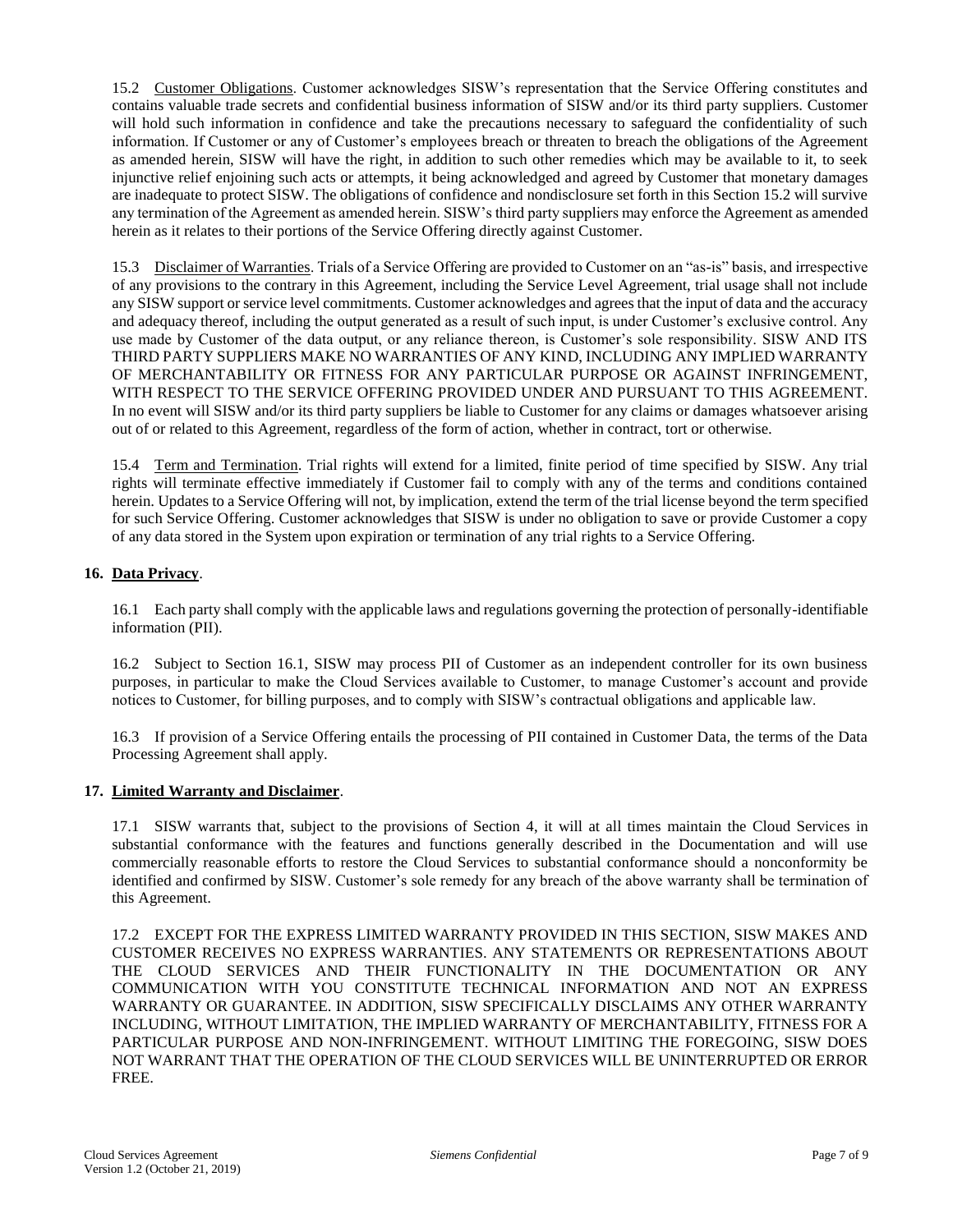17.3 THE CLOUD SERVICES MAY BE SUBJECT TO LIMITATIONS, DELAYS, AND OTHER PROBLEMS THAT ARISE DUE TO THE NATURE OF INTERNET COMMUNICATIONS. SISW IS NOT RESPONSIBLE FOR ANY DELAYS, DATA LOSS, BANDWIDTH CHARGES, OR ANY OTHER COSTS OR DAMAGES THAT RESULT FROM SUCH PROBLEMS OR FOR ANY UNAVAILABILITY OF THE CLOUD SERVICES CAUSED BY NETWORK PROBLEMS OR ANY TECHNOLOGY NEEDED TO USE THE CLOUD SERVICES THAT IS NOT PROVIDED BY SISW.

- **18. Collection of Data and Feedback**. SISW shall be entitled to use data it collects in accordance with applicable law that relates to Customer's use of the Cloud Services, provided that any such data shall be anonymized so that neither SISW nor any third party could identify Customer solely using such data. SISW shall not be obligated to share any such data with Customer, and SISW may use such data for any business purpose, including without limitation improving the Cloud Services. In addition, Customer grants to SISW a worldwide, perpetual, irrevocable, transferable, royalty-free license to use any suggestion, recommendation, feature request, or other feedback provided by Customer or its users related to the operation of the Cloud Services, and to incorporate any of the above into the Cloud Services.
- **19. Customer Actions Affecting SISW's Provision of the Service**. Customer agrees to indemnify, defend, and hold harmless SISW from and against any liabilities, losses, or claims that result from actions of Customer that cause a third party to terminate, suspend, or inhibit the ability of a Provider to perform its obligations as necessary for SISW to be able to continue to offer the Cloud Services. The provisions of this Section will survive the expiration or termination of this Agreement for any reason.
- **20. SISW Change of Provider**. Customer agrees to provide all reasonable cooperation needed by SISW should it become necessary or desirable, in SISW's sole discretion, for SISW to use a new or different Provider.
- **21. Third-Party Monitoring**. SISW may appoint a third party to collect and maintain information relating to Customer's use of the Service for SISW's internal business purposes, including without limitation monitoring Customer's use for compliance with the Entitlement and for any unauthorized use of the Service.
- **22. Flowdown of Terms from Providers**. Customer acknowledges that SISW may use one or more Providers to provide any portion of the System and that SISW's use of such Providers is integral to SISW's ability to provide the Service to Customer. Such Providers may impose additional terms upon Customer's use of the Service, and Customer agrees to abide by such terms. In addition, should a Provider introduce any new or modified terms related to Customer's use of the Service, Customer will use its best efforts to comply with any such new or modified terms.

### **23. Miscellaneous**.

23.1 Precedence. In the event of a conflict between this Agreement and any other agreement between SISW and Customer, this Agreement will govern Customer's use of the Cloud Services.

23.2 Assignment. This Agreement will extend to and be binding upon the successors, legal representatives and permitted assigns of the parties. However, this Agreement and the rights granted hereunder may not be assigned, sublicensed, or otherwise transferred (by operation of law or otherwise) by Customer without the prior written consent of SISW.

23.3 Purchase Order Not Binding. Except for an LSDA, no terms or conditions contained in any purchase order, memorandum or other instrument issued by Customer and purporting to cover the purchase of Cloud Services or any other products or services provided under this Agreement shall be binding on the parties and any such order, memorandum or other instrument shall be null and void and shall have no legal force or effect.

23.4 Notices. All notices required by or relating to this Agreement will be in writing and will be sent to SISW to the attention of Legal Department, 5800 Granite Parkway, Suite 600, Plano, Texas 75024 or to the SISW affiliate that processed the order under the applicable LSDA; and to Customer at such address as provided by the Customer; or to such other address as either party may specify by written notice to the other.

23.5 No Waiver. The failure of either party to enforce at any time any of the provisions of this Agreement will in no way be construed to be a waiver of such provision, nor in any way affect the validity of this Agreement or any part thereof, or the right of the other party thereafter to enforce each and every provision.